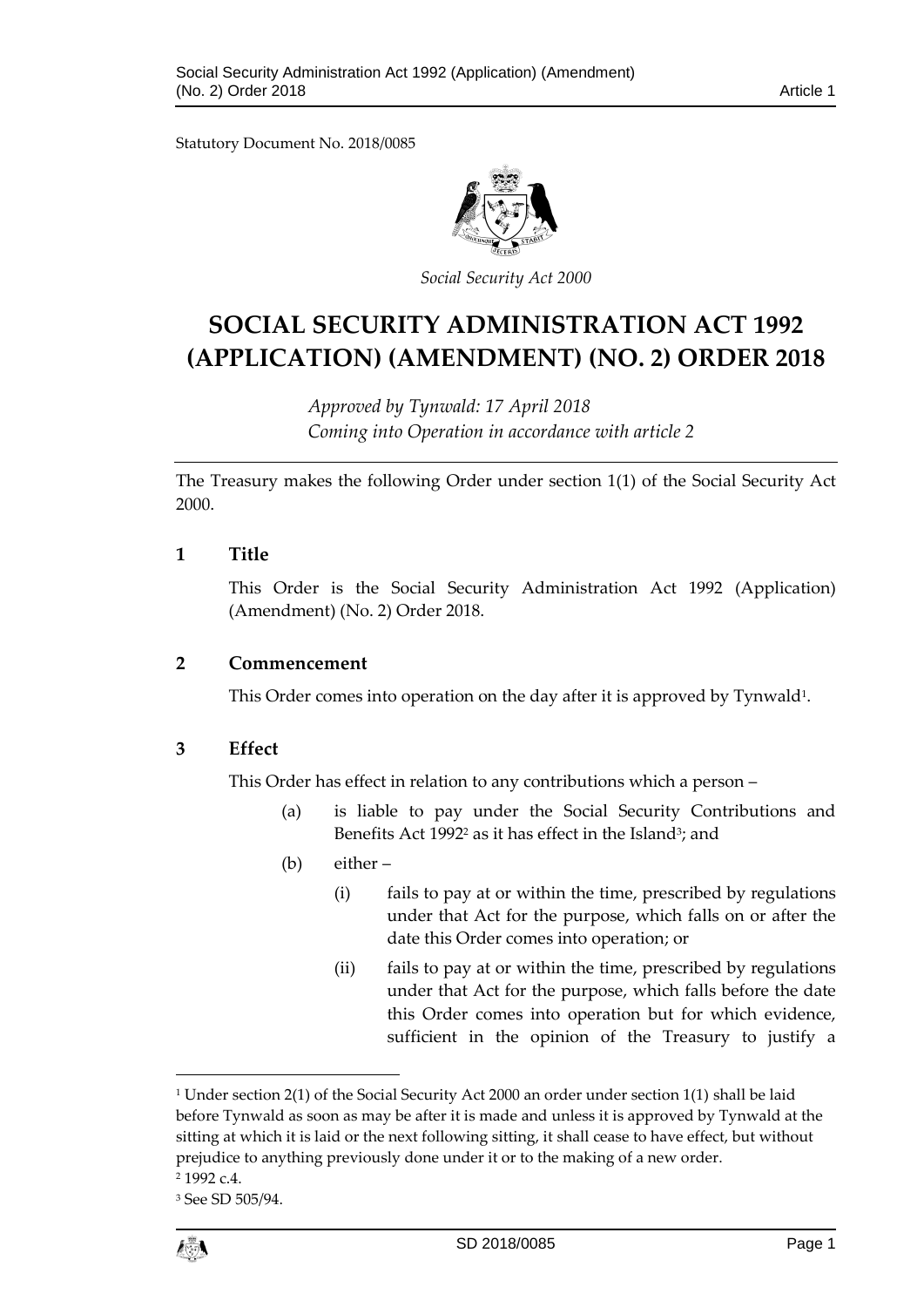prosecution for the offence, comes to Treasury's knowledge on or after the date this Order comes into operation.

### **4 Interpretation**

In this Order, a reference to a numbered section is to the section of the Social Security Administration Act 1992<sup>4</sup> as it has effect in the Island<sup>5</sup> bearing that number.

# **5 Social Security Administration Act 1992 (Application) Order 1994 amended**

- (1) The Schedule<sup>6</sup> to the Social Security Administration Act 1992 (Application) Order 1994<sup>7</sup> is amended in accordance with paragraph (2).
- (2) In section 116 (legal proceedings under the Act)  $-$ 
	- (a) in subsection (2) after "this Act" insert  $\mathbf{\mathfrak{A}}$  (other than proceedings to which subsection (2ZA) applies) $\mathbf{E}$ ;
	- (b) after subsection (2) insert —

**EG**(2ZA) Notwithstanding anything in any Act, proceedings for an offence under section 114 relating to the failure of a person to pay, at or within the time prescribed for the purpose, any contribution which they are liable to pay may be begun at any time within the period of 9 months from the date on which evidence, sufficient in the opinion of the Department to justify a prosecution for the offence, comes to its knowledge or within a period of 12 months from the commission of the offence, whichever period last expires.  $\mathbf{E}$ ; and

(c) in subsection (3) for "subsection (2)" substitute  $\mathbf{\mathfrak{S}}$  subsections (2) and  $(2ZA)\mathbf{E}$  and for "that subsection" substitute  $\mathbf{E}$  those subsections<sup>9</sup>.

#### **MADE 14TH MARCH 2018**

**A L CANNAN** *Minister for the Treasury*

1



<sup>4</sup> 1992 c.5.

<sup>5</sup> See SD 506/94.

<sup>6</sup> The Schedule sets out the Social Security Administration Act 1992 (c. 5) as it has effect in the Island.

<sup>7</sup> SD 506/94.